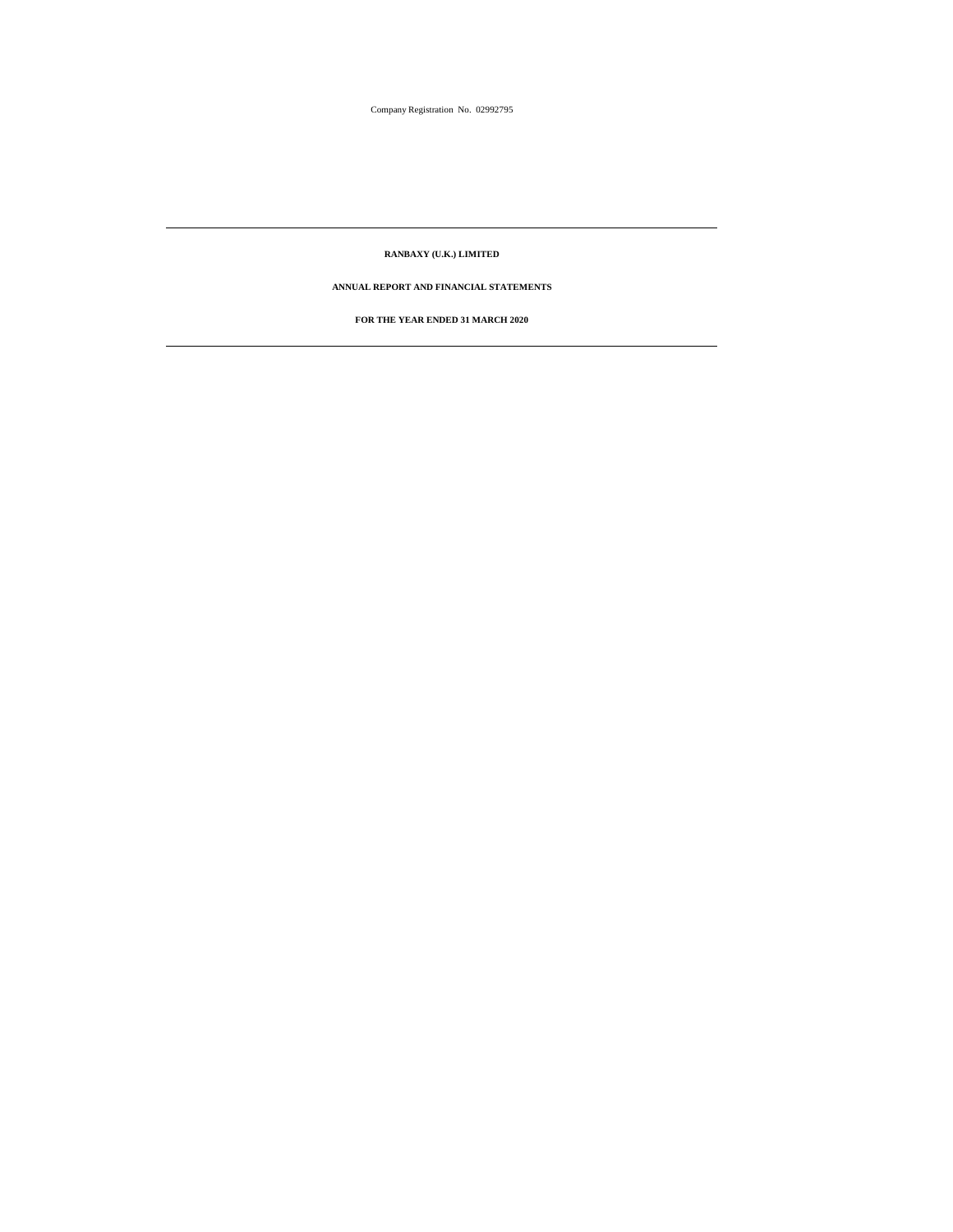# **CONTENTS**

|                                                                          | Page(s)                 |
|--------------------------------------------------------------------------|-------------------------|
| Company Information                                                      | $\overline{\mathbf{c}}$ |
| Strategic Report                                                         | 3                       |
| Directors' Report                                                        | $\overline{\mathbf{4}}$ |
| Independent Auditor's Report to the members<br>of Ranbaxy (U.K.) Limited | $5-6$                   |
| Statement of Income and Retained Earnings                                | 7                       |
| <b>Statement of Financial Position</b>                                   | 8                       |
| Notes to the Financial Statements                                        | $9 - 15$                |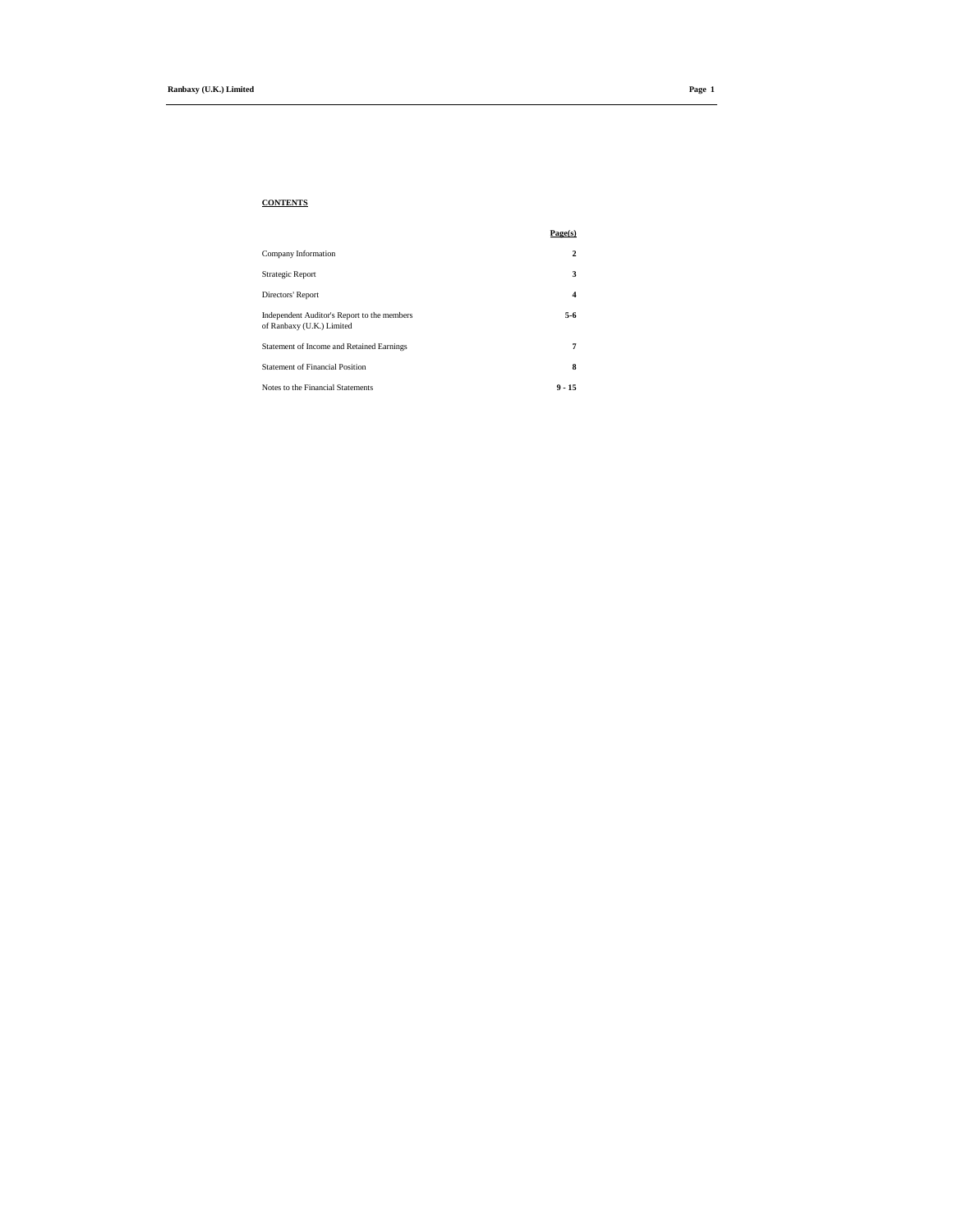**COMPANY INFORMATION**

| <b>DIRECTORS</b>         | Mr N Sharma<br>Ms Hellen de Kloet<br>Mr Prashant Savla                                     |
|--------------------------|--------------------------------------------------------------------------------------------|
| <b>REGISTERED OFFICE</b> | 5th Floor, Hyde Park Hayes 3<br>11 Millington Road, Hayes<br>Middlesex, UB3 4AZ            |
| <b>BANKERS</b>           | <b>HSBC Bank Plc</b><br>92 Kensington High Street<br>Kensington<br>London<br><b>W8 4SH</b> |
| <b>AUDITOR</b>           | Moore Kingston Smith LLP<br>Devonshire House<br>60 Goswell Road<br>London<br>EC1M7AD       |

**COMPANY NUMBER** 02992795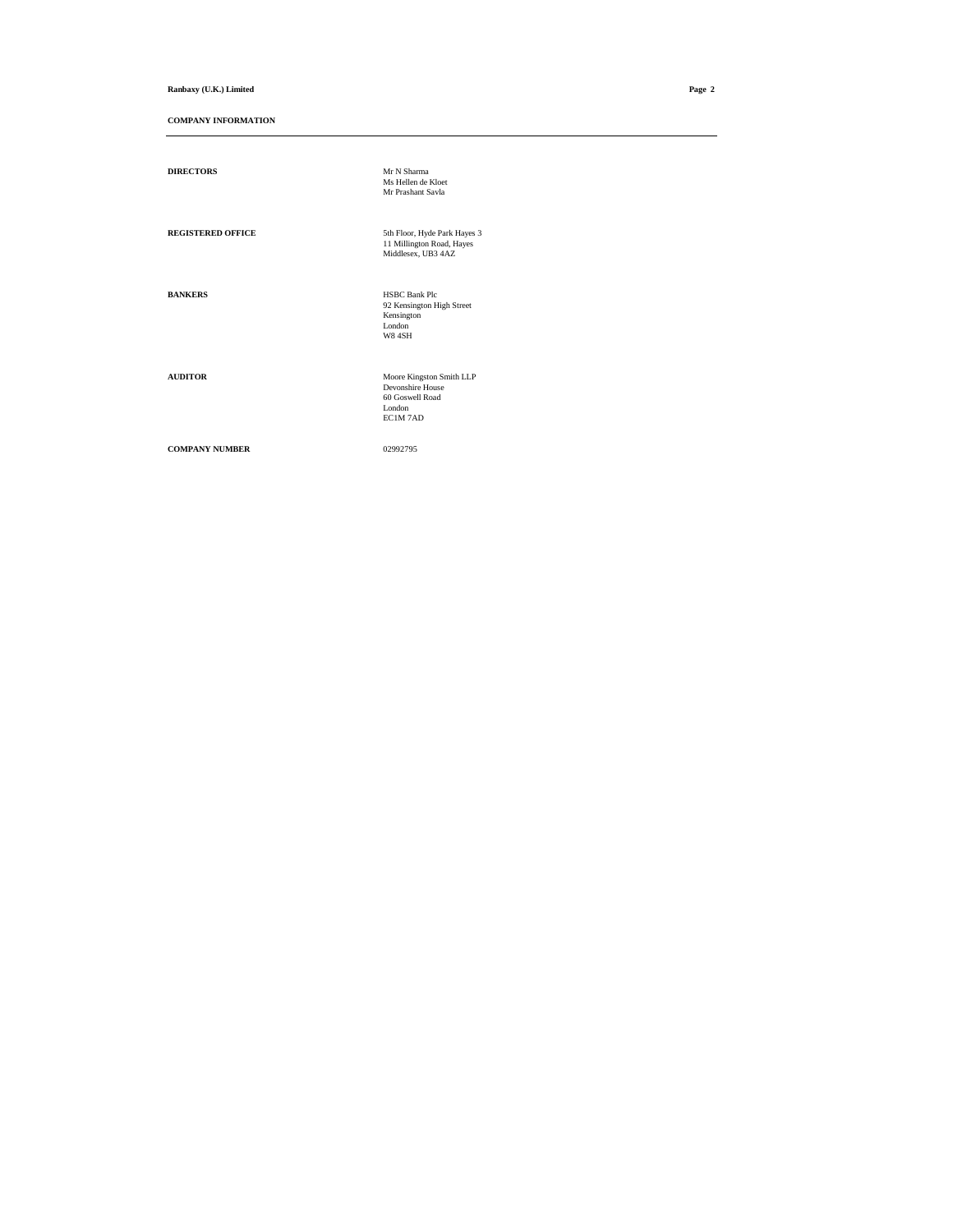# **STRATEGIC REPORT**

# **REVIEW OF BUSINESS AND FUTURE DEVELOPMENT**

#### **Financial overview**

Turnover for the year ended 31 March 2020 was £29.9m (2019: £28.4m), an increase of 5%. Gross profit for the year ended 31 March<br>2020 was £4.9m (2019: £4.6m), an increase of 7%. The profit before tax for the year was £0.98

## **Turnover**

Turnover for the year increased by 5% compared to 2019. This is due to growth of sales in core molecules through existing sales channels and<br>successfully harnessing certain market opportunities. Third party sales remained competition in existing molecules across the business.

### **Gross Profit**

Gross profit increased by 7% compared to 2019 with a marginal increase in gross margin from 16% to 17%. The increase in gross profit margin is due to certain changes to the product mix. The company continues to focus on driving profitability by bringing new molecules to market.

#### **Operating Costs**

In line with strategy, resources continue to be utilised in bringing products to market from which the company will benefit in the years to come. The company continues to monitor its cost base to ensure that profitability is maximised. Administrative costs have decreased by 3% compared to<br>last year and distribution costs have increased by 31% compared to 2019. The i costs is due to a restructuring of certain activities.

### **Financial Position**

The financial position of the company remains strong with net current assets (excluding deferred tax) of £16.1m (2019: £15.1m) and net assets of £16.5m (2019: £15.7m). This position is expected to strengthen in line with future strategy.

#### **Strategy**

The company continues to focus on delivering results. Resources have been directed to ensure that future launches are forthcoming and that the<br>company reaches the market at the earliest opportunity. This drive is expected nature of the business will remain unchanged with focus on the UK market and the company will continue to identify and implement efficiencies and cost savings where possible to further improve profitability.

#### **Key Performance Indicators**

The company's key performance indicators are turnover and gross profit. The variances in which are set out above together with the reasons for the changes.

## **PRINCIPAL RISKS AND UNCERTAINTIES**

The industry in which the company operates is subject to regulation. Potential future changes in such regulation may impact the company's ability<br>to generate income, either through decreased revenues, increased expenditure regulatory environment and where required implement procedures to ensure compliance. The company makes every effort to comply with<br>relevant laws and regulations and internal reviews are conducted to ensure this. As a resul legislation will have minimal impact on revenues.

The directors recognise that continued competition puts pressure on our prices and margins. We believe that continued investment in and close<br>management of our product range will enable us to maintain and improve on perfor

Strong competition in the generics market results in increased customer credit risk. The company minimises this risk by monitoring customers on an account level basis.

Foreign exchange risk is mitigated as far as possible by hedging costs against income streams in respective currencies. Foreign exchange risk<br>arises from the purchase of third party stocks in Euro. These stocks make up a r

The directors have considered the impact of the Covid-19 pandemic, and the measures taken to contain it, on the company and because of the<br>nature of the company's activities they do not consider that there will be any sign

This report was approved by the Board on 07 May 2020. On behalf of the Board

Mr Neeraj Sharma **Director** Ranbaxy (U.K.) Limited 5th Floor, Hyde Park Hayes 3 11 Millington Road, Hayes, UB3 4AZ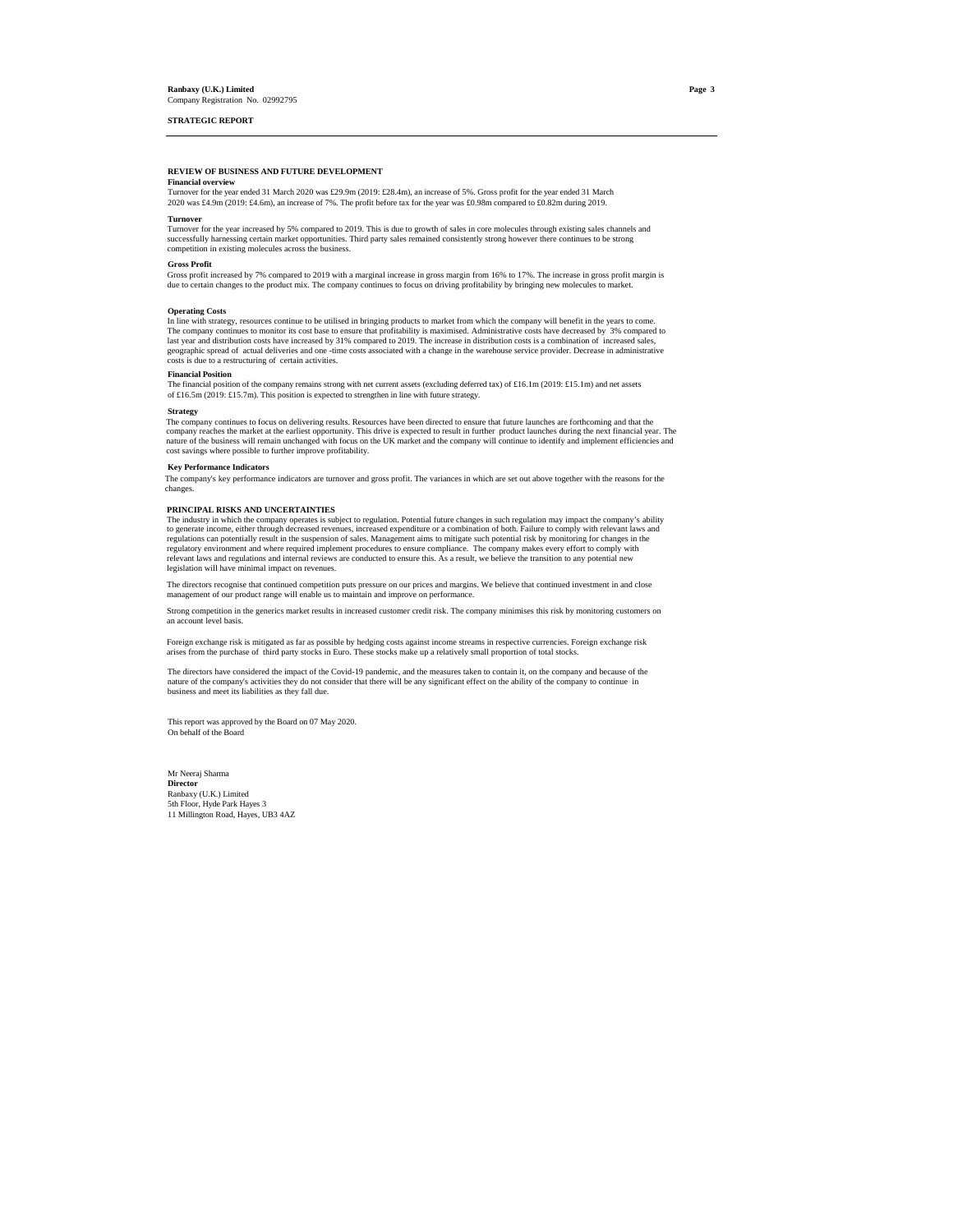# **DIRECTORS' REPORT**

The directors submit their annual report and the audited financial statements for the year ended 31 March 2020.

### **1. PRINCIPAL ACTIVITY**

The company's principal activity comprises the distribution of generic and branded generic pharmaceuticals to wholesalers and pharmacy chains.

#### **2. RESULTS AND DIVIDENDS**

The directors report the result for the year as shown in the Statement of income and retained earnings on page 7.

The directors do not recommend the payment of a dividend (2019 - £nil).

### **3. DIRECTORS AND DIRECTORS' INTERESTS**

The present directors of the company are set out on Page 2 .

The directors who held office during the year are as follows:

Ms Hellen de Kloet Mr N Sharma Mr Prashant Savla

#### **4. STRATEGIC REPORT**

In accordance with section 414c (11) of the Companies Act 2006, the information relating to future developments and financial risk management is included in the Strategic Report.

#### **5. AUDITOR**

Pursuant to Section 487 (2) of the Companies Act 2006, the auditor will be deemed to be reappointed and Moore Kingston Smith LLP will therefore continue in office.

### **6. DISCLOSURE OF INFORMATION TO AUDITOR**

The directors who held office at the date of approval of this Directors' Report confirm that, so far as they are each aware, there is no relevant audit information of which the Company's auditor is unaware; and each director has taken all the steps that he ought to have taken as a<br>director to make himself aware of any relevant audit information and to establish that

#### **7. STATEMENT OF DIRECTORS' RESPONSIBILITIES IN RESPECT OF THE STRATEGIC AND DIRECTORS' REPORT AND THE FINANCIAL STATEMENTS**

The directors are responsible for preparing the Strategic and Directors' Reports and the financial statements in accordance with applicable law

and regulations.

Company law requires the directors to prepare financial statements for each financial period. Under that law, the directors have elected to prepare the financial statements in accordance with United Kingdom Generally Accepted Accounting Practice including FRS 102, 'The Financial Reporting Standard' applicable in the UK and Republic of Ireland.

Under company law the directors must not approve the financial statements unless they are satisfied that they give a true and fair view of<br>the state of affairs of the company and of the profit or loss of the company for th directors are required to:

• select suitable accounting policies and then apply them consistently;

• make judgments and estimates that are reasonable and prudent;

• state whether applicable UK Accounting Standards have been followed, subject to any material departures disclosed and explained in the financial statements; and

• prepare the financial statements on the going concern basis unless it is inappropriate to presume that the company will continue in business.

The directors are responsible for keeping adequate accounting records that are sufficient to show and explain the company's transactions and disclose with reasonable accuracy at any time the financial position of the company and enable them to ensure that the financial<br>statements comply with the Companies Act 2006. They are also responsible for safeguarding reasonable steps for the prevention and detection of fraud and other irregularities.

This report was approved by the Board on 07 May 2020. On behalf of the Board

Mr Neeraj Sharma **Director** Ranbaxy (U.K.) Limited 5th Floor, Hyde Park Hayes 3 11 Millington Road, Hayes Middlesex, UB3 4AZ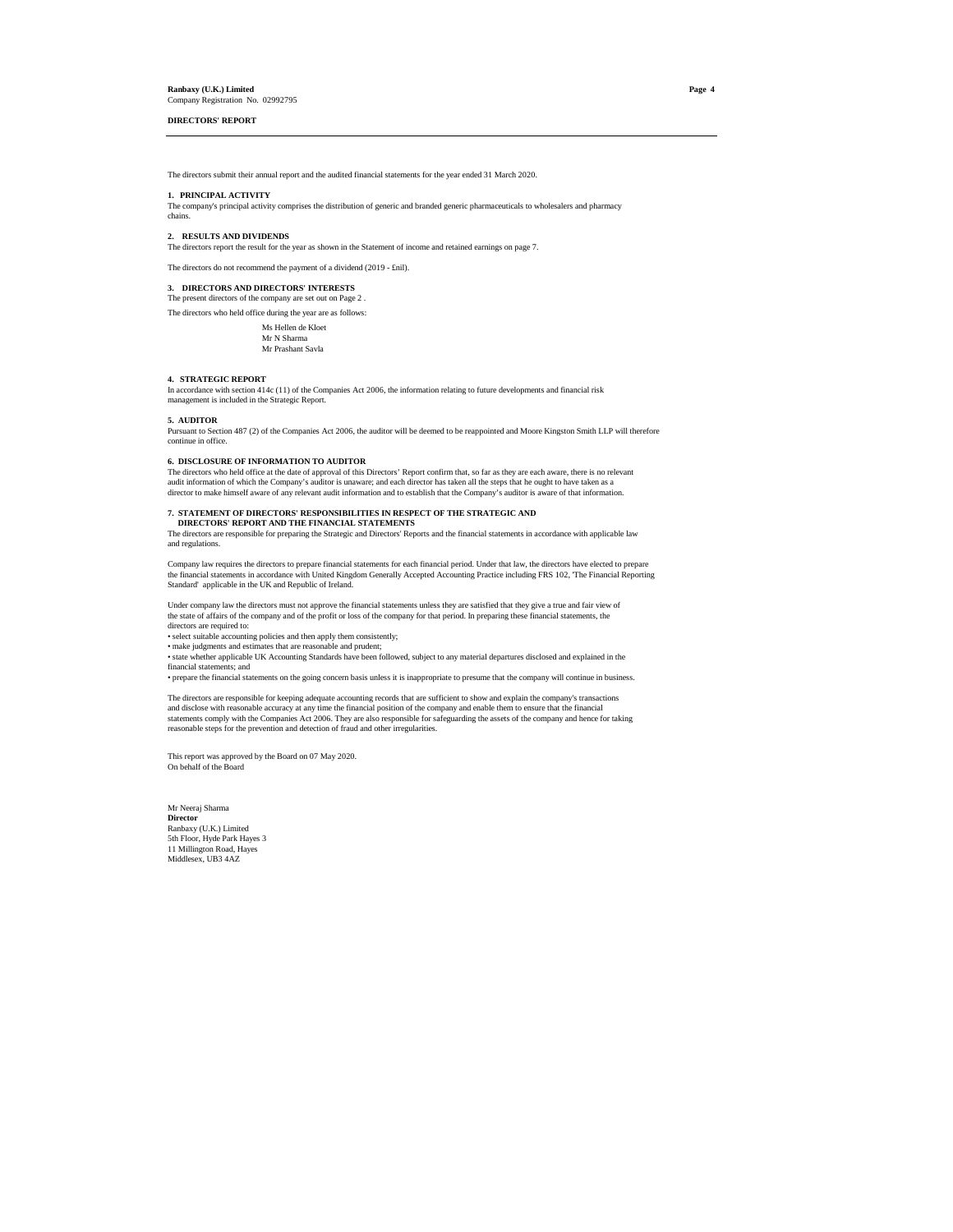#### **Opinion**

We have audited the financial statements of Ranbaxy (U.K.) Limited for the year ended 31 March 2020 which comprise the Statement of Income and Retained Earnings, the Statement of Financial Position and the notes to the financial statements, including a summary of significant accounting<br>policies. The financial reporting framework that has been applied in their Accounting Practice).

#### In our opinion the financial statements:

- give a true and fair view of the state of the company's affairs as at 31 March 2020 and of its profit for the year then ended; - have been properly prepared in accordance with United Kingdom Generally Accepted Accounting Practice; and - have been prepared in accordance with the requirements of the Companies Act 2006.

#### **Basis for opini**

We conducted our audit in accordance with International Standards on Auditing (UK) (ISAs (UK)) and applicable law. Our responsibilities under those standards are further described in the Auditor's Responsibilities for the audit of financial statements section of our report. We are independent<br>of the company in accordance with the ethical requirements that are re Ethical Standard, and we have fulfilled our other ethical responsibilities in accordance with these requirements. We believe that the audit evidence we have obtained is sufficient and appropriate to provide a basis for our opinion.

# **Conclusions relating to going concern**

We have nothing to report in respect of the following matters in relation to which the ISAs (UK) require us to report to you where:<br>- the directors' use of the going concern basis of accounting in the preparation of the fi company's ability to continue to adopt the going concern basis of accounting for a period of at least twelve months from the date when the financial statements are authorised for issue.

#### **Other information**

The directors are responsible for the other information. The other information comprises the information included in the annual report, other than the financial statements and our auditor's report thereon. Our opinion on the financial statements does not cover the other information and, except<br>to the extent otherwise explicitly stated in our report, we do not express

other information is materially inconsistent with the financial statements or our knowledge obtained in the audit or otherwise appears to be<br>materially misstated. If we identify such material inconsistencies or apparent ma we conclude that there is a material misstatement of this other information, we are required to report that fact.

We have nothing to report in this regard.

**Opinions on other matters prescribed by the Companies Act 2006**<br>In our opinion, based on the work undertaken in the course of the audit:<br>- the information given in the Strategic Report and the Directors' Report for the fi

- the Strategic Report and the Directors' Report have been prepared in accordance with applicable legal requirements.

#### **Matters on which we are required to report by exception**

In the light of the knowledge and understanding of the company and its environment obtained in the course of the audit, we have not identified<br>material misstatements in the Strategic Report or the Directors' Report.<br>We hav

- adequate accounting records have not been kept, or returns adequate for our audit have not been received from branches not visited by us; or<br>- the financial statements are not in agreement with the accounting records and

- certain disclosures of directors' remuneration specified by law are not made; or

- we have not received all the information and explanations we require for our audit.

### **Responsibilities of directors**

As explained more fully in the Directors' Responsibilities Statement set out on page 4, the directors are responsible for the preparation of the financial statements and for being satisfied that they give a true and fair view, and for such internal control as the directors determine is necessary to enable the preparation of financial statements that are free from material misstatement, whether due to fraud or error.<br>In preparing the financial statements, the directors are responsible for assessing the company's ab applicable, matters related to going concern and using the going concern basis of accounting unless the directors either intend to liquidate the company or to cease operations, or have no realistic alternative but to do so.

#### **Auditor's responsibilities for the audit of the financial statements**

Our objectives are to obtain reasonable assurance about whether the financial statements as a whole are free from material misstatement, whether due to fraud or error, and to issue an auditor's report that includes our opi due to fraud or error, and to issue an auditor's report that includes our opinion. Reasonable assurance is a high level of assurance, but is not a<br>guarantee that an audit conducted in accordance with ISAs (UK) will always

decisions of users taken on the basis of these financial statements. As part of an audit in accordance with ISAs (UK) we exercise professional judgement and maintain professional scepticism throughout the audit. We also:

- Identify and assess the risks of material misstatement of the financial statements, whether due to fraud or error, design and perform audit procedures responsive to those risks, and obtain audit evidence that is sufficie procedures responsive to those risks, and obtain audit evidence that is sufficient and appropriate to provide a basis for our opinion. The risk of not<br>detecting a material misstatement resulting from fraud is higher than f intentional omissions, misrepresentations, or the override of internal control.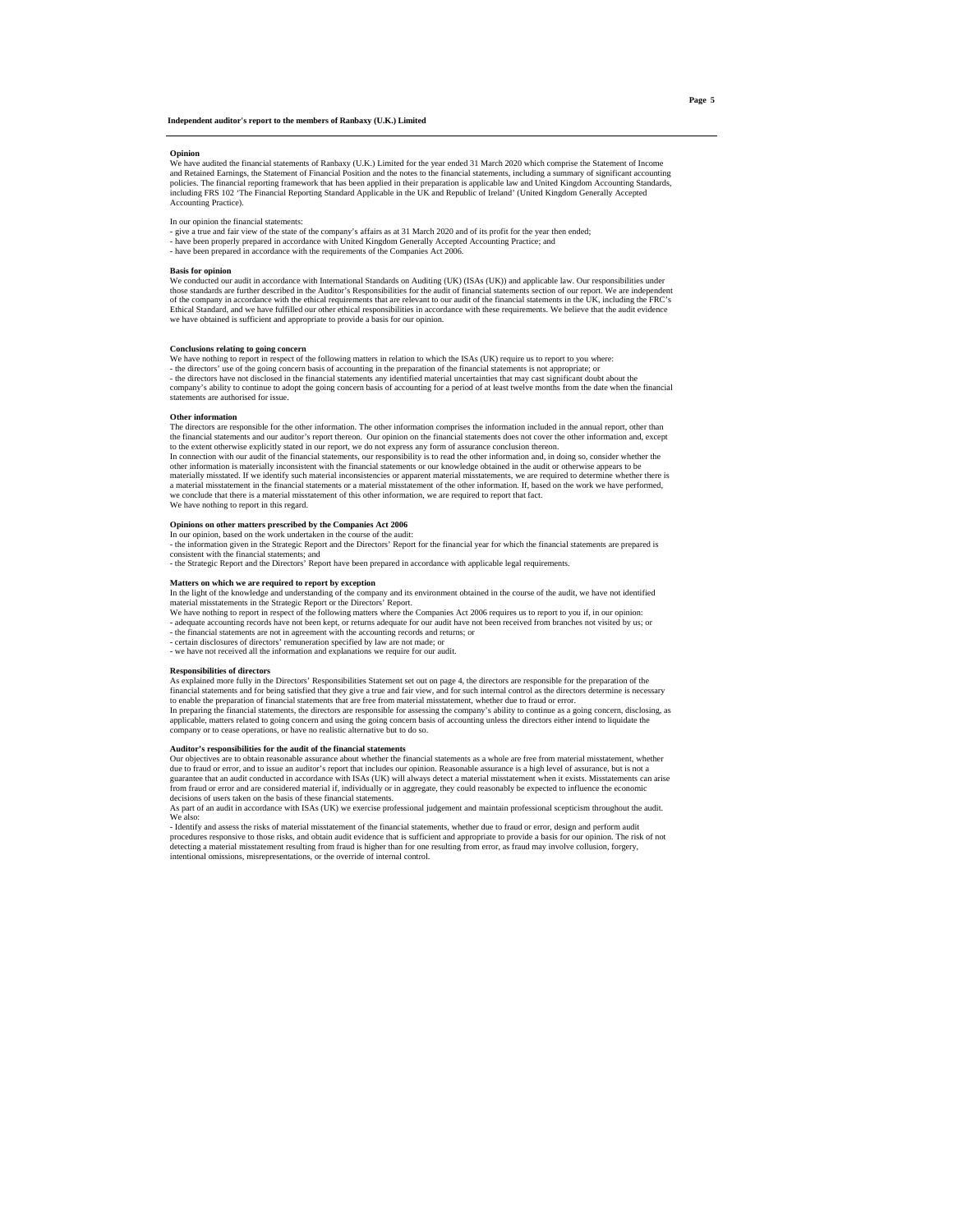- Obtain an understanding of internal control relevant to the audit in order to design audit procedures that are appropriate in the circumstances, but not for the purposes of expressing an opinion on the effectiveness of the company's internal control.

- Evaluate the appropriateness of accounting policies used and the reasonableness of accounting estimates and related disclosures made by the directors.

- Conclude on the appropriateness of the directors' use of the going concern basis of accounting and, based on the audit evidence obtained,<br>whether a material uncertainty exists related to events or conditions that may cas going concern.

- Evaluate the overall presentation, structure and content of the financial statements, including the disclosures, and whether the financial<br>statements represent the underlying transactions and events in a manner that achi

We communicate with those charged with governance regarding, among other matters, the planned scope and timing of the audit and significant audit findings, including any significant deficiencies in internal control that we identify during our audit.

#### **Use of our report**

This report is made solely to the company's members, as a body, in accordance with Chapter 3 of Part 16 of the Companies Act 2006. Our<br>audit work has been undertaken for no purpose other than to draw to the attention of th to any party other than the company and company's members as a body, for our work, for this report, or for the opinions we have formed.

# **Janice Riches (Senior Statutory Auditor) for and on behalf of Moore Kingston Smith LLP**

Chartered Accountants Statutory Auditor Devonshire House 60 Goswell Road London EC1M 7AD 07 May 2020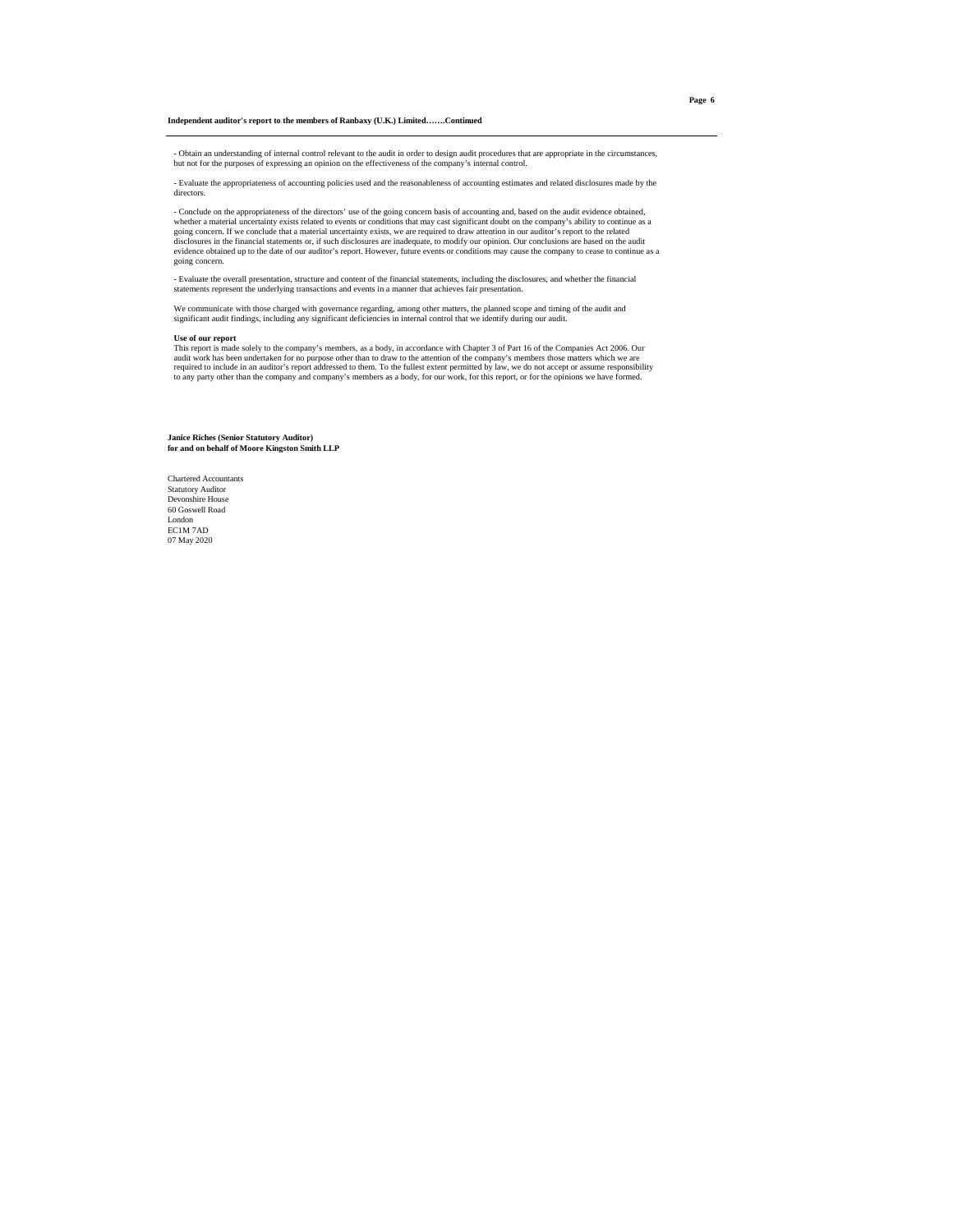# **Ranbaxy (U.K.) Limited Page 7** Company Registration No. 02992795

# **STATEMENT OF INCOME AND RETAINED EARNINGS for the year ended 31 March 2020**

|                                                              | <b>Notes</b>   |              |              |
|--------------------------------------------------------------|----------------|--------------|--------------|
|                                                              |                | 2020         | 2019         |
|                                                              |                | £            | £            |
| <b>Turnover</b>                                              | 3              | 29,894,945   | 28,445,912   |
| Cost of Sales                                                |                | (24,959,389) | (23,813,417) |
| <b>Gross Profit</b>                                          |                | 4,935,556    | 4,632,495    |
| Distribution costs                                           |                | (1,477,557)  | (1,126,544)  |
| Administrative expenses                                      |                | (2,949,214)  | (3,053,560)  |
| Other operating income                                       | $\overline{4}$ | 470,099      | 363,595      |
| Operating profit and Profit before taxation                  | 4              | 978,884      | 815,986      |
| Tax charge                                                   | 7              | (224, 334)   | (165, 051)   |
| <b>Retained profit</b>                                       |                | 754,550      | 650,935      |
| Profit for the financial year and total comprehensive income |                | 754,550      | 650,935      |
| Accumulated loss at the start of the year                    |                | (6,037,171)  | (6,688,106)  |
| Accumulated loss at the end of the year                      |                | (5,282,621)  | (6,037,171)  |

There were no recognised gains or losses other than the profit for the financial year. The statement of income and retained earnings has been prepared on the basis that all operations are continuing operations.

The notes on pages 9 - 15 form part of the financial statements.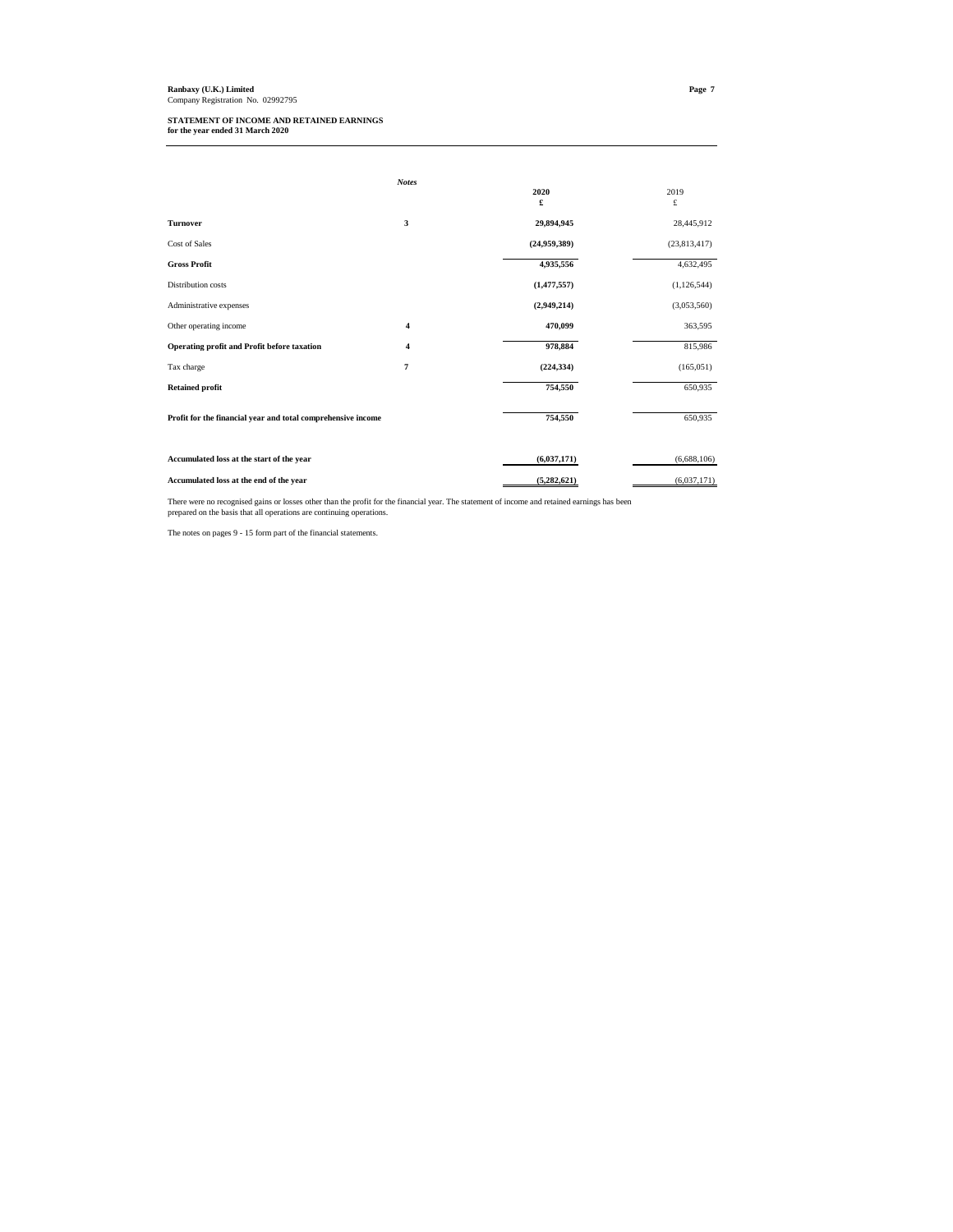# **Ranbaxy (U.K.) Limited Page 8** Company Registration No. 02992795

# **STATEMENT OF FINANCIAL POSITION as at 31 March 2020**

| <b>FIXED ASSETS</b>                                                                                                            | <b>Notes</b>          |                                                               | 2020<br>£                                                     | 2019<br>£                 |
|--------------------------------------------------------------------------------------------------------------------------------|-----------------------|---------------------------------------------------------------|---------------------------------------------------------------|---------------------------|
| Intangible assets<br>Tangible assets                                                                                           | 8<br>$\boldsymbol{9}$ |                                                               | 8,582<br>8,582                                                | 10,995<br>10.995          |
| <b>CURRENT ASSETS</b><br><b>Stocks</b><br>Debtors<br>- due within one year<br>- due after one year<br>Cash at bank and in hand | 10<br>11<br>11        | 6,201,362<br>21,153,170<br>209.050<br>2,331,147<br>29,894,729 | 6,886,572<br>14,919,670<br>399,635<br>7,038,622<br>29,244,499 |                           |
| <b>CREDITORS:</b> amounts falling due within one year                                                                          | 12                    | (13, 435, 932)                                                | (13,542,665)                                                  |                           |
| <b>NET CURRENT ASSETS</b><br><b>TOTAL ASSETS LESS CURRENT LIABILITIES</b>                                                      |                       |                                                               | 16,458,797<br>16,467,379                                      | 15,701,834<br>15,712,829  |
| <b>CAPITAL AND RESERVES</b>                                                                                                    |                       |                                                               |                                                               |                           |
| Share capital<br>Profit & Loss Account                                                                                         | 14                    |                                                               | 21,750,000<br>(5,282,621)                                     | 21,750,000<br>(6,037,171) |
| TOTAL EQUITY SHAREHOLDERS' FUNDS                                                                                               |                       |                                                               | 16,467,379                                                    | 15,712,829                |

The notes on pages 9 - 15 form part of the financial statements.

These financial statements were approved by the Board of Directors and authorised for issue on 07 May 2020.

Mr Neeraj Sharma **Director**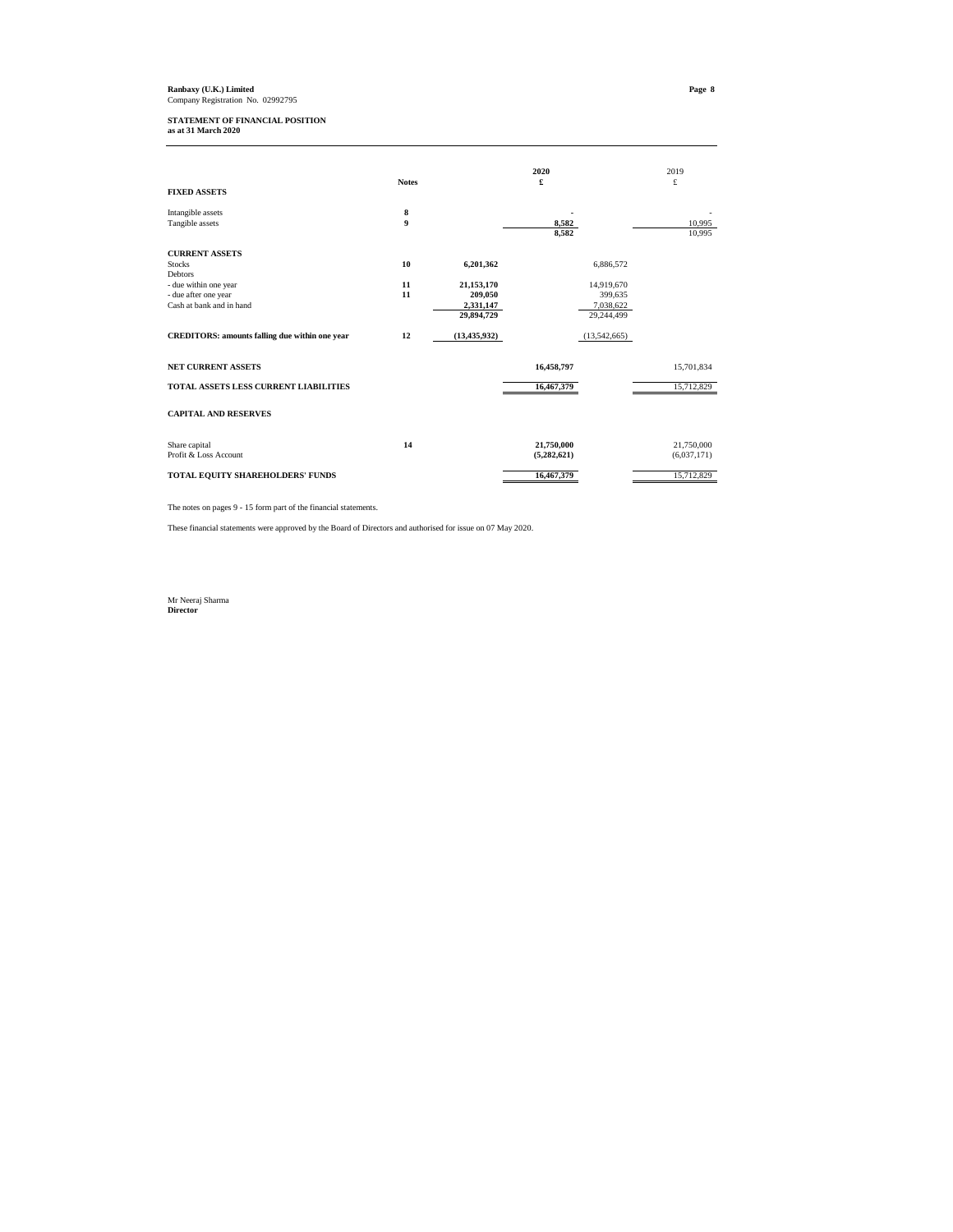NOTES TO THE FINANCIAL STATEMENTS for the year ended 31 March 2020

**1.**

# **ACCOUNTING POLICIES**

1.1 *Company Information*  Ranbaxy (U.K.) Limited is a private company limited by shares which is domiciled and incorporated in England and Wales. The registered office is 5th Floor, Hyde Park Hayes 3, 11 Millington Road, Hayes, Middlesex, UB3 4AZ.

#### *Accounting Convention*

The financial statements have been prepared under the historical cost convention, and in accordance with the Financial Reporting Standard 102 (FRS 102) 'The Financial Reporting Standard applicable in the UK and Republic of Ireland' , and the requirements of the Companies Act 2006. The financial statements have been prepared in sterling, which is the functional currency of the company. Monetary amounts in these financial statements are rounded to the nearest pound.

# 1.2 *Reduced Disclosures*

In accordance with FRS 102, the company has taken advantage of the exemptions from the following disclosure requirements :

Section 7 'Statement of Cash Flows' and related notes and disclosures. Section 11 'Basic Financial Instruments' and Section 12 'Other Financial Instrument Issues' -11.42 Disclosure of terms and conditions of related party debt; and

#### 1.3 *Intangible fixed assets and amortisation*

Intangible fixed assets are stated at cost less accumulated amortisation. Amortisation is provided on all intangible fixed assets to write off the costs, less estimated residual value, of each asset on a straight line basis over its expected useful life. Product licences (third party), including the straight line basis over its expected useful life. Product licences (third party), including the associated costs of research and data collection, are amortised over the term of the licence from the product launch date.

# 1.4 *Tangible fixed assets and depreciation*

Tangible fixed assets are stated at cost less accumulated depreciation and any impairment losses. Depreciation is<br>provided on all tangible fixed assets at rates estimated to write off the cost, less estimated residual valu asset on a straight line basis over its expected useful life, as follows:

| Office equipment              | 5 years |
|-------------------------------|---------|
| Computer equipment & software | 3 years |

The gain or loss arising on the disposal of an asset is determined as the difference between the sale proceeds and carrying value of the asset and is credited or charged to the income statement.

#### 1.5 *Impairment of fixed assets*

The carrying amounts of the Company's assets are reviewed for impairment when events or changes in circumstances indicate that the carrying amount of the fixed asset may not be recoverable. If any such indication exists, the asset's recoverable amount is estimated.

An impairment loss is recognised whenever the carrying amount of an asset exceeds its recoverable amount and is recognised in the income statement. The recoverable amount of fixed assets is the greater of their net realisable value and value in use.

In assessing value in use, the expected future cash flows are discounted to their present value using a pre-tax discount rate that reflects current market assessments of the rate of return expected on an equally risky investment.

### 1.6 *Stocks*

Stocks are stated at the lower of cost and estimated net realisable value. Cost includes all direct costs incurred in bringing the stocks to their present location and condition. Cost is determined on a weighted average basi

1.7 *Taxation*

The tax expense represents the sum of the tax currently payable and deferred tax.

#### *Deferred Tax*

Deferred tax liabilities are generally recognised for all timing differences. Deferred tax assets are recognised to the extent that it is probable that they will be recovered against the reversal of deferred tax liabilities or future taxable profits.

The carrying amount of the deferred tax asset is reviewed at each reporting end date and reduced to the extent that it

is no longer probable that sufficient taxable profits will be available to allow all or part of the asset to be recovered.<br>Deferred tax is measured using rates of tax that have been enacted or substantively enacted by the

#### Current Tax

The tax currently payable is based on taxable profit for the year. Taxable profit differs from the net profit as reported in the income statement because it excludes items of income or expense that are taxable or deductible<br>in other years and it further excludes items that are never taxable or deductible. The company's liability f

# 1.8 **Cash and cash equivalents**

Cash and cash equivalents include deposits held at call with banks.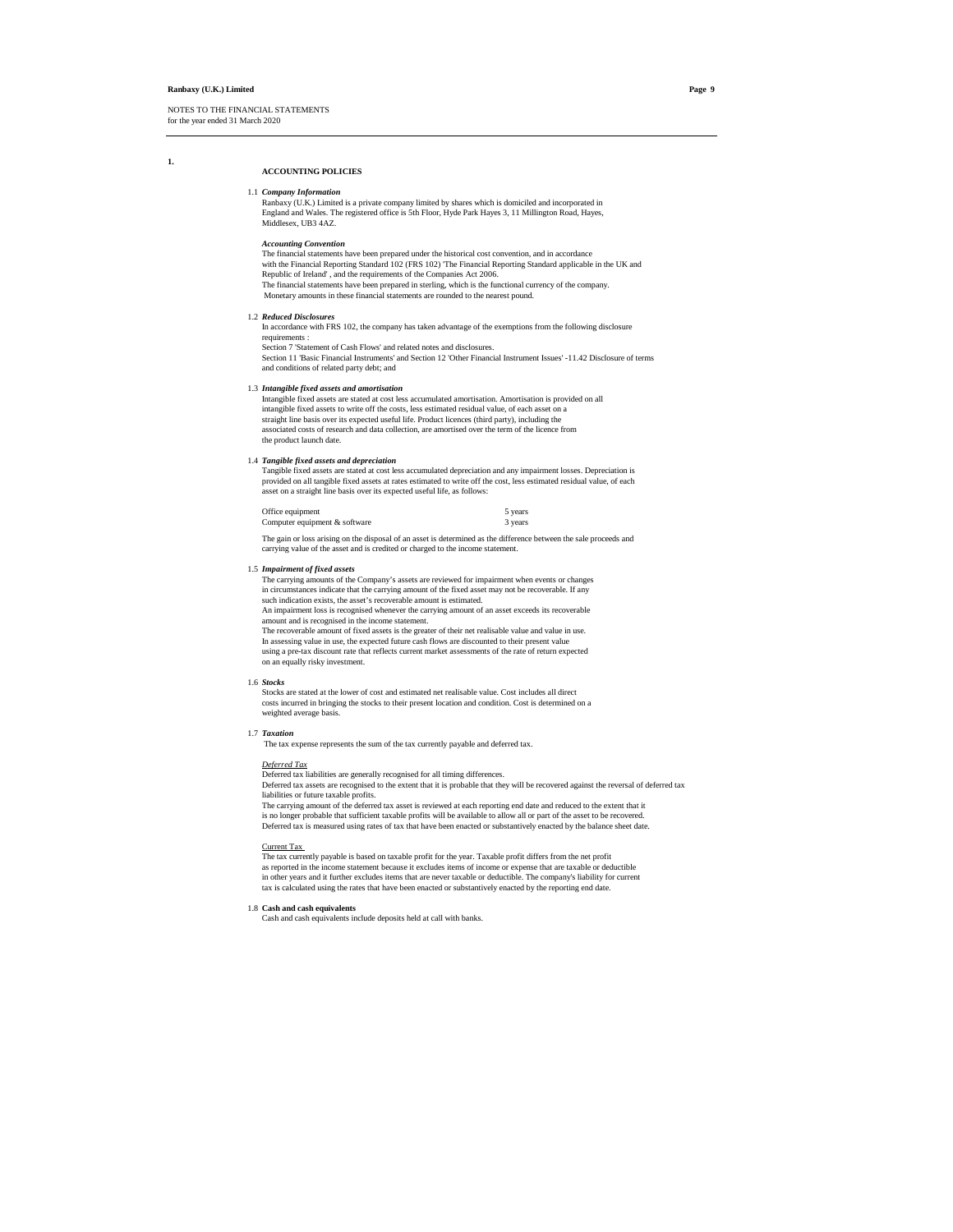NOTES TO THE FINANCIAL STATEMENTS for the year ended 31 March 2020

# **ACCOUNTING POLICIES (continued)**

#### 1.9 **Financial instruments**

Basic financial instruments are measured at cost. The company has no other financial instruments or basic financial instruments measured at fair value.

#### 1.10 **Equity Instruments**

Equity instruments issued by the company are recorded at the proceeds received, net of direct issue costs. Dividends payable on equity instruments are recognised as liabilities once they are no longer at the discretion of the company.

# 1.11 *Income Recognition*

Turnover represents amounts receivable for goods net of trade discounts, VAT and other related taxes. Turnover is recognised on delivery of goods to customers.

Turnover relating to distributor arrangements is net of accruals made for expected market price changes in accordance with terms agreed.

Other operating income is recognised on completion or performance of activities to the extent that<br>settlement is probable. In the case of contractual licensing arrangements income is recognised where the<br>rights to consider provided as a proportion of the total fair value of the contract.

1.12 *Operating leases* Rentals under operating leases are charged to the income statement on a straight line basis over the lease term.

#### 1.13 *Foreign currencies*

Transactions in foreign currencies are recorded at the rate ruling at the date of the transaction. Monetary assets and liabilities denominated in foreign currencies are retranslated at the rate of exchange ruling at the balance sheet date. All exchange differences are recognised in the income statement.

#### 1.14 *Pensions*

The company operates a defined contribution pension scheme for the benefit of the employees. The assets of the scheme are administered by trustees in a fund independent from the company. Contributions payable to the scheme in respect of the accounting period are charged to the income statement.

### 1.15 *Employee Benefits*

The cost of short term employee benefits are recognised as a liability and an expense.

The cost of unused holiday entitlement is recognised in the period in which the employee's services are received.

Termination benefits are recognised immediately as an expense when the company is demonstrably committed to terminate the employment of an employee or to provide termination benefits.

# 1.16 *Going concern*

The company's business activities, together with the factors likely to affect its future development and position, are set out in the Strategic Report. The financial position of the company, its liquidity position and borrowing facilities are also described in the Strategic Report together with principal risks and uncertainties affecting the business.

The company has sufficient current assets to cover its liabilities. As a consequence, the directors have a reasonable expectation that the company has adequate resources to continue in operational existence for the foreseeable future.<br>The directors have considered the impact of the Covid-19 pandemic, and the measures taken to contain it, on the compa company to continue in business and meet its liabilities as they fall due. Thus they continue to adopt the going concern basis of accounting in preparing the annual financial statements.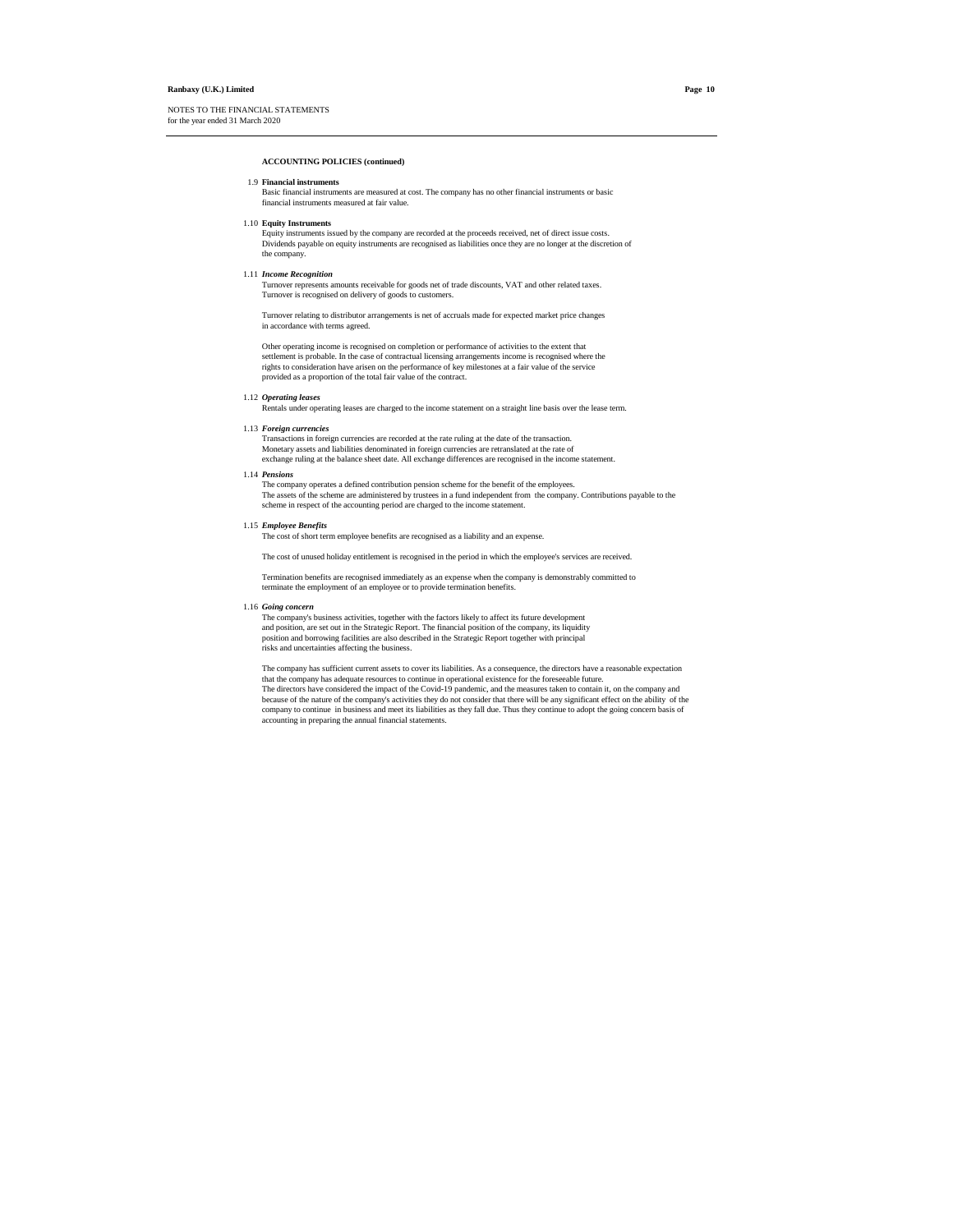NOTES TO THE FINANCIAL STATEMENTS for the year ended 31 March 2020

# **2. CRITICAL ACCOUNTING JUDGEMENTS AND KEY SOURCES OF ESTIMATION UNCERTAINITY**

While applying accounting policies described in note 1, the directors are required to make judgements, estimates and assumptions about the carrying amounts of assets and liabilities that may not be apparent and readily available from other sources. Estimates and assumptions are based on past experience and any other relevant factors.<br>Actual results may differ from these estimates. The estimates and underlying assumptions are reviewed on ongoing basis.

Revisions to accounting estimates are recognised in the period in which the estimate is revised, if the revision affects only<br>that period, or in the period of the revision and future periods if the revision affects both cu assets and liabilities are outlined below.

**Key sources of estimation uncertainty**

### **Stock Provision**

The company assesses the value of stock for any impairment at the end of each reporting period. Management consider<br>factors including batch expiry dates, historical experience of sales and orders held. See note 10 for the

# **Deferred tax**

Deferred tax assets are recognised when the Directors consider it is probable that they will be recovered against future taxable profits. The directors consider that in the forthcoming financial periods, based on forecast results, sufficient<br>taxable profits will be generated to utilise the deferred tax assets included in the statement of fin

## **Bad Debt Provision**

The company makes an estimate of the recoverable value of trade and other debtors. When assessing impairment of trade and other debtors, management considers factors including the aged profile of debtors and historical experience. See note 11 for the net carrying amount of debtors and associated impairment provisions.

# **Bonus Provision**

**Turnover by geographical destination**

The company operates a bonus scheme for most employees based on achieving certain business results as well as personal<br>metrics. The accounts include a provision for the bonuses due for the year based on the latest assessme

# **3. ANALYSIS OF TURNOVER**

The analysis of turnover, all derived from the sale of generic pharmaceutical products, was as follows:

| runnover by geographical acommunion<br>UK<br>Rest of Europe  | 2020<br>£<br>29,468,382<br>426,563 | 2019<br>£<br>28,016,554<br>429,358 |
|--------------------------------------------------------------|------------------------------------|------------------------------------|
| <b>Total</b>                                                 | 29,894,945                         | 28,445,912                         |
| <b>OPERATING PROFIT</b>                                      | 2020                               | 2019                               |
| Operating Profit is stated after charging/(crediting):       | £                                  | £                                  |
| Depreciation of tangible fixed assets                        | 6.049                              | 5,340                              |
| Foreign exchange loss                                        | 53,247                             | 62,701                             |
| Inventories recognised as an expense                         | 24,959,389                         | 23,813,417                         |
| Operating lease rental of building including service charges | 127,130                            | 121,988                            |
| Amounts payable to the auditors, in respect of:              |                                    |                                    |
| Audit of these financial statements                          | 23,500                             | 23,500                             |
| Audit - related assurance services                           | 16,550                             | 16,550                             |
| Tax and other services                                       | 7,500                              | 7,500                              |
| Other operating income includes:                             |                                    |                                    |
| Income from granting marketing/distribution rights           |                                    | 15,622                             |
| <b>Management Services</b>                                   | 370,295                            | 343,259                            |
| Others                                                       | 99,804                             | 4,714                              |
|                                                              | 470.099                            | 363,595                            |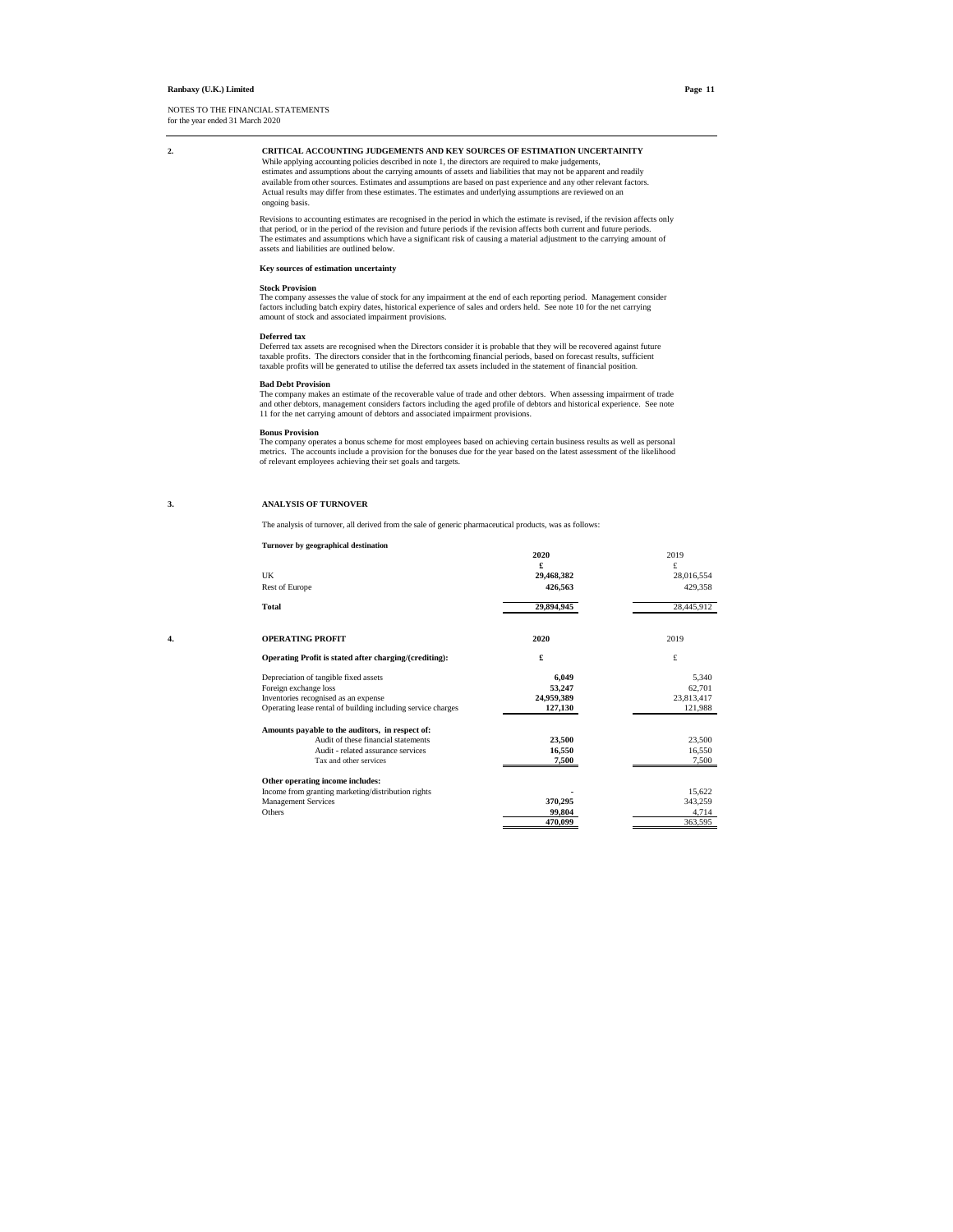NOTES TO THE FINANCIAL STATEMENTS for the year ended 31 March 2020

| 5. | <b>DIRECTORS' EMOLUMENTS</b>                                                                                                                                                                                                                               | 2020     | 2019          |     |
|----|------------------------------------------------------------------------------------------------------------------------------------------------------------------------------------------------------------------------------------------------------------|----------|---------------|-----|
|    |                                                                                                                                                                                                                                                            | £        | £             |     |
|    | Emoluments for the directors during the year were:                                                                                                                                                                                                         |          |               |     |
|    | Remuneration for services as director                                                                                                                                                                                                                      |          |               | 525 |
|    |                                                                                                                                                                                                                                                            |          |               | 525 |
|    | Directors were also remunerated by fellow group companies. Where remuneration was paid to directors by fellow<br>group companies it did not include any amounts in respect of qualifying services for Ranbaxy (U.K.) Limited<br>and is not included above. |          |               |     |
|    | The remuneration of key management personnel who are also directors is £Nil $(2019 \text{ £}525)$                                                                                                                                                          |          |               |     |
|    | THE FIRST CLASSIFIED ATTENTION OF A REPORTED FROM A CONTRACT OF THE CASE.                                                                                                                                                                                  | $\cdots$ | $\sim$ $\sim$ |     |

| 6. | <b>EMPLOYEE NUMBERS AND REMUNERATION</b>                       | 2020      | 2019      |
|----|----------------------------------------------------------------|-----------|-----------|
|    | Aggregate payroll costs, including directors, were as follows: |           | £         |
|    | Wages and salaries                                             | 1.086.753 | 1,289,864 |
|    | Social security costs                                          | 122,429   | 140,968   |
|    | Pension costs                                                  | 91.757    | 103,072   |
|    |                                                                | 1.300.939 | 1.533.904 |

As at the balance sheet date, pension contributions amounting to £13,262 (2019: £12,959) were included in other

creditors. Average monthly number of employees, analysed by category was as follows:

|    |                                                      | 2020    | 2019    |
|----|------------------------------------------------------|---------|---------|
|    |                                                      | Nos.    | Nos.    |
|    | <b>Sales</b>                                         | 4       | 4       |
|    | Administration                                       | 11      | 13      |
|    |                                                      | 15      | 17      |
| 7. | TAX ON PROFIT ON ORDINARY ACTIVITIES                 | 2020    | 2019    |
|    |                                                      | £       | £       |
|    | UK corporation tax on profits for the current period | 4,430   |         |
|    | Adjustment in respect of prior years                 |         | 19,893  |
|    | Current year tax charge                              | 4,430   | 19,893  |
|    | Deferred tax charge (see note 13)                    | 219,904 | 145,158 |
|    | <b>Total tax charge</b>                              | 224,334 | 165,051 |

# **Factors affecting the tax charge for the year.**

The tax assessed for the year is higher than the standard rate of corporation tax in the United Kingdom at 19% (2019: 19%)

# The difference is explained as follows:

| Profit on ordinary activities before taxation                                                                                         | 978.884                  | 815,986           |
|---------------------------------------------------------------------------------------------------------------------------------------|--------------------------|-------------------|
| Profit on ordinary activities multiplied by the standard<br>rate of corporation tax in the United Kingdom at 19% (2019: 19%)          | 185.988                  | 155,037           |
| Effect of:<br>Expenses not deductible for tax purposes<br>Deferred tax provided at different rate<br>Adjustment for previous year tax | $\blacksquare$<br>38.346 | (9,879)<br>19.893 |
| Tax expense for the year.                                                                                                             | 224.334                  | 165.051           |

# **Factors that may affect future, current and total tax charges**

The standard rate of corporation tax is 19%. Changes to the UK corporation tax rates to reduce the rate to 17% from 1 April 2020<br>were substantively enacted as part of Finance Bill 2016 (on 6 September 2016). Deferred tax b been measured using this enacted tax rate.

There is now a proposal to maintain the main corporation tax rate at 19%. This proposal does not constitute a substantive<br>enactment and therefore deferred taxes at the balance sheet date continue to be measured at the enac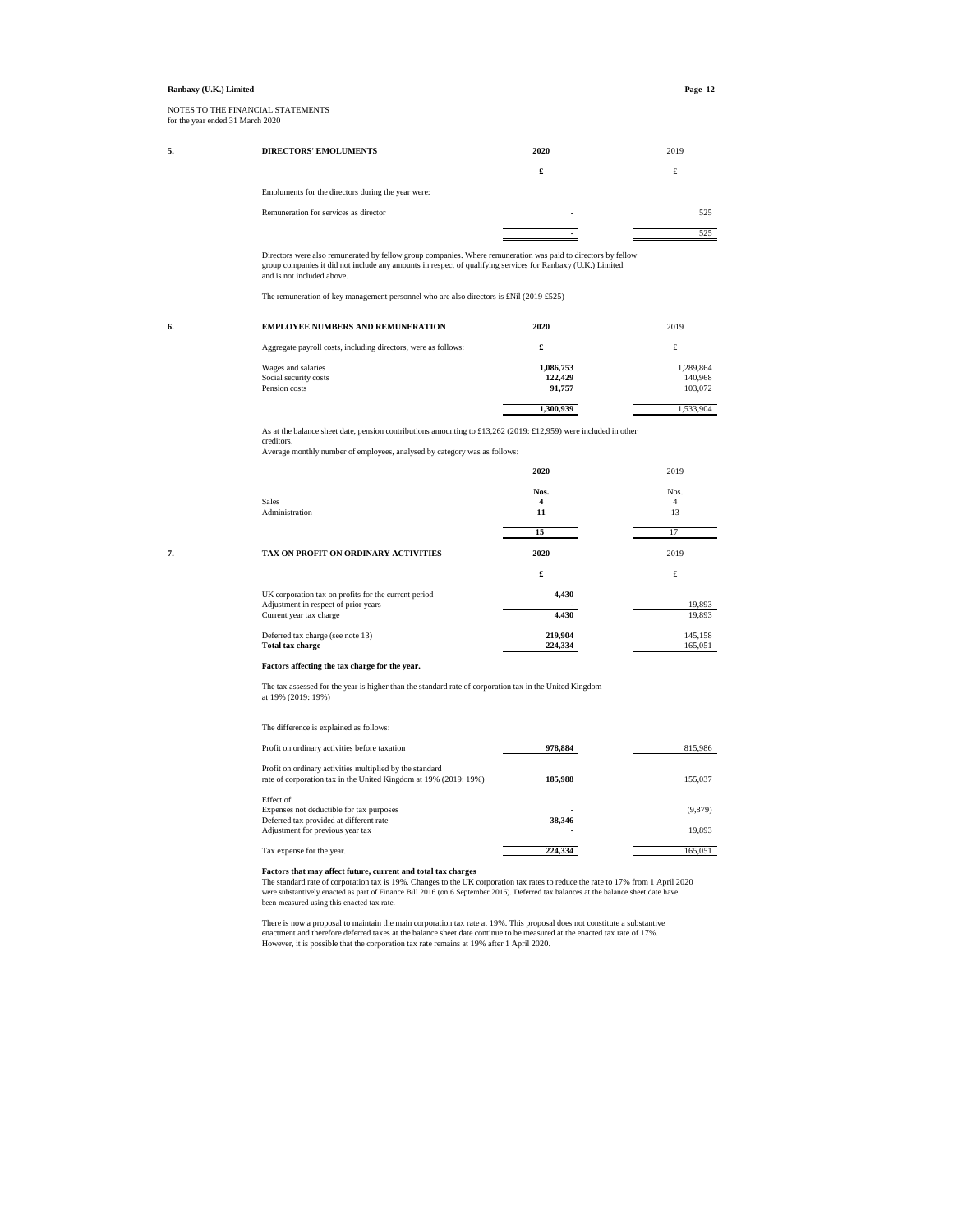NOTES TO THE FINANCIAL STATEMENTS for the year ended 31 March 2020

| 8. | <b>INTANGIBLE FIXED ASSETS</b>       | Product<br><b>Licences</b> |
|----|--------------------------------------|----------------------------|
|    | At Cost                              | £                          |
|    | As at 1 April 2019 and 31 March 2020 | 168,620                    |
|    | <b>Amortisation and impairment</b>   |                            |
|    | As at 1 April 2019 and 31 March 2020 | 168,620                    |
|    | Net book value:<br>31 March 2020     |                            |
|    | 31 March 2019                        |                            |

# **9. TANGIBLE FIXED ASSETS**

| ,,  | TATANIDEE LIVED WOOD TO          |                          |                                          |            |
|-----|----------------------------------|--------------------------|------------------------------------------|------------|
|     |                                  | Office<br>equipment<br>£ | Computer<br>equipment<br>& software<br>£ | Total<br>£ |
|     |                                  |                          |                                          |            |
|     | At Cost:                         |                          |                                          |            |
|     | 1 April 2019<br><b>Additions</b> | 17,212                   | 44,921                                   | 62,133     |
|     | Disposals                        | ٠                        | 3,636                                    | 3,636      |
|     |                                  |                          |                                          |            |
|     | 31 March 2020                    | 17,212                   | 48,557                                   | 65,769     |
|     | <b>Depreciation:</b>             |                          |                                          |            |
|     | 1 April 2019                     | 15,765                   | 35,373                                   | 51,138     |
|     | Charge for the year              | 663                      | 5,386                                    | 6,049      |
|     | Disposals                        |                          |                                          |            |
|     | 31 March 2020                    | 16,428                   | 40,759                                   | 57,187     |
|     |                                  |                          |                                          |            |
|     | Net book value:                  |                          |                                          |            |
|     | 31 March 2020                    | 784                      | 7,798                                    | 8,582      |
|     |                                  |                          |                                          |            |
|     | 31 March 2019                    | 1,447                    | 9,548                                    | 10,995     |
|     |                                  |                          |                                          |            |
| 10. | <b>STOCKS</b>                    | 2020                     |                                          | 2019       |
|     |                                  |                          |                                          |            |
|     |                                  | £                        |                                          | £          |
|     | Finished goods held for resale   | 6,201,362                |                                          | 6,886,572  |
|     |                                  |                          |                                          |            |
|     |                                  |                          |                                          |            |

Stocks are stated after provision for impairment of £879,514 (2019 : £2,494,388).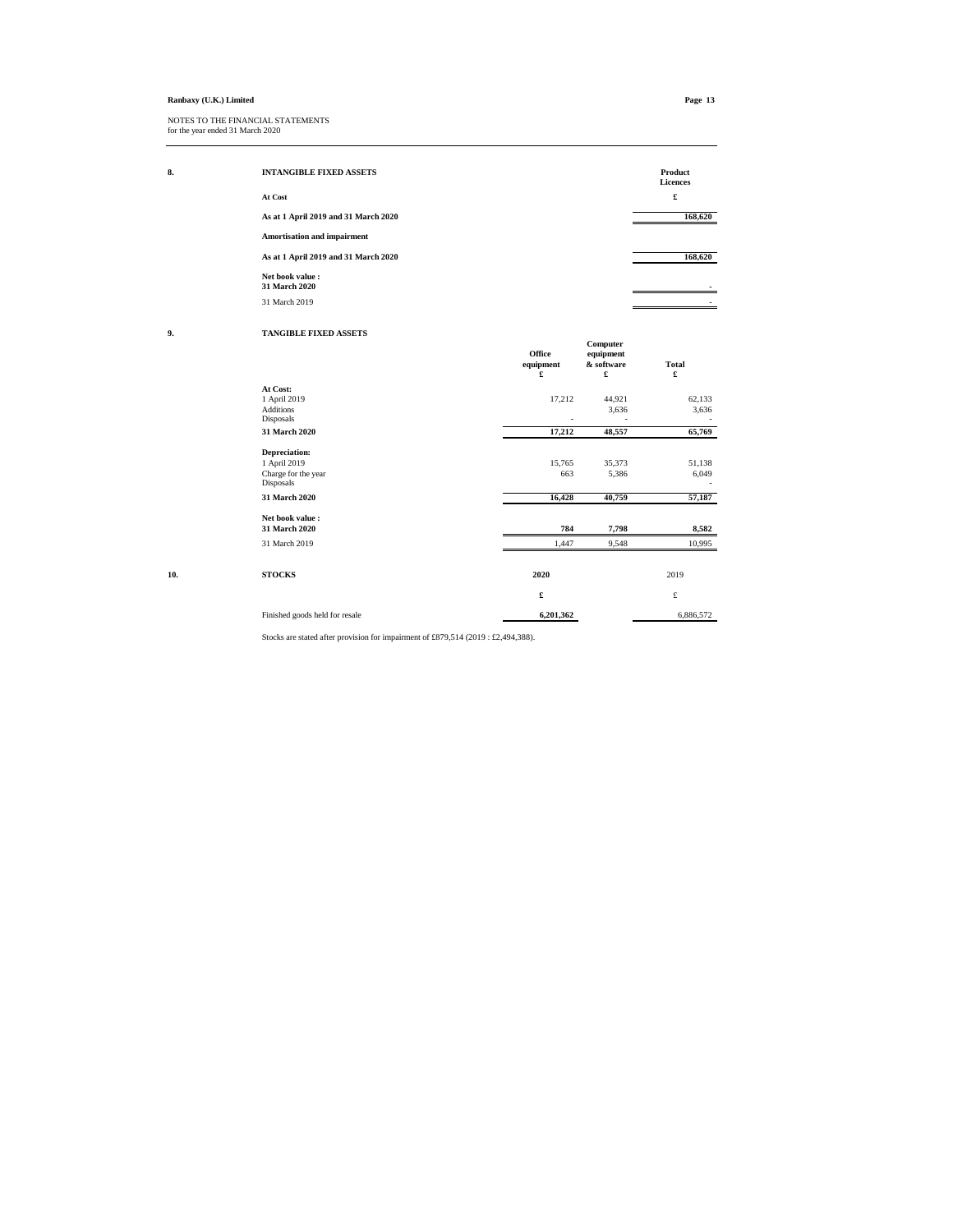NOTES TO THE FINANCIAL STATEMENTS for the year ended 31 March 2020

| 11. | <b>DEBTORS:</b>                               |            |            |
|-----|-----------------------------------------------|------------|------------|
|     |                                               | 2020       | 2019       |
|     |                                               | £          | £          |
|     | Amounts falling due within one year:          |            |            |
|     | Trade debtors                                 | 11,427,866 | 4,854,326  |
|     | Amounts due from group undertakings           | 243.175    | 608,440    |
|     | Other debtors                                 | 9.246.701  | 9,192,677  |
|     | Prepayments and accrued income                | 56.002     | 55,482     |
|     | Deferred tax (see note 13)                    | 179,426    | 208,745    |
|     |                                               | 21,153,170 | 14,919,670 |
|     | Amounts falling due after more than one year: |            |            |
|     | Other debtors                                 | 16,567     | 16,567     |
|     | Deferred tax (see note 13)                    | 192,483    | 383,068    |
|     |                                               | 209,050    | 399.635    |

Trade debtors are stated after provisions for impairment of £Nil (2019 : £Nil).

The company has paid a deposit of €10.3m, which as at 31 March 2020 equated to £8.6m, on behalf of Sun Pharmaceutical Industries Ltd to the EU Commission. The deposit is included in other debtors. Final outcome of the case<br>is expected before March 2021 and hence the amount has been classified as due in less than one year fr balance sheet date.

| 12. | <b>CREDITORS:</b> amounts falling due within one year |            |            |
|-----|-------------------------------------------------------|------------|------------|
|     |                                                       | 2020       | 2019       |
|     |                                                       | £          | £          |
|     | Trade creditors                                       | 1,472,590  | 727,863    |
|     | Amounts owed to group undertakings                    | 9.798.306  | 11,498,793 |
|     | Corporation tax                                       | 4.430      |            |
|     | Social security costs and other taxes                 | 1.332.404  | 914,192    |
|     | Other creditors                                       | 13.306     | 12.959     |
|     | Accruals and deferred income                          | 814,896    | 388,858    |
|     |                                                       | 13.435.932 | 13.542.665 |

The company has a bank overdraft facility and a composite facility available to use which is secured by a fixed and<br>floating charge over all assets. Interest is charged at 1% over the bank's base rate.<br>Neither facility was

# **13. DEFERRED TAXATION**

|                                                                          | 2020      | 2019       |  |
|--------------------------------------------------------------------------|-----------|------------|--|
|                                                                          | £         | £          |  |
| At 1 April 2019                                                          | 591,813   | 736,971    |  |
| Movement in the year                                                     | (219,904) | (145, 158) |  |
|                                                                          |           |            |  |
| At 31 March 2020                                                         | 371,909   | 591,813    |  |
| Deferred taxation included in the financial statements is set out below: |           |            |  |
|                                                                          | 2020      | 2019       |  |

**£** £ Deferred tax asset (liability): Decelerated capital allowances<br> **11,606** 12,479<br>
Other timing differences<br> **11,334** 10.121 Other timing differences<br>
10,121<br>
10,121<br>
10,121<br>
348,969<br>
569,213<br>
569,213 Losses to be utilised **371,909** 591,813

**Factors that may affect future tax charges**<br>The directors have assessed that the taxable losses will be utilised in the next 5 years to justify the inclusion of a<br>deferred tax asset of £0.37 million as at 31 March 2020. T

The rate of UK corporation tax enacted at the balance sheet date is 19% applicable from 1 April 2017 until 31 March 17020 with the rate reducing to 17% from that date. Deferred tax assets and liabilities have been calculat

Based on current plans, the company will have sufficient brought forward tax losses available to offset against future taxable profits for the foreseeable future thereby reducing future tax payments.